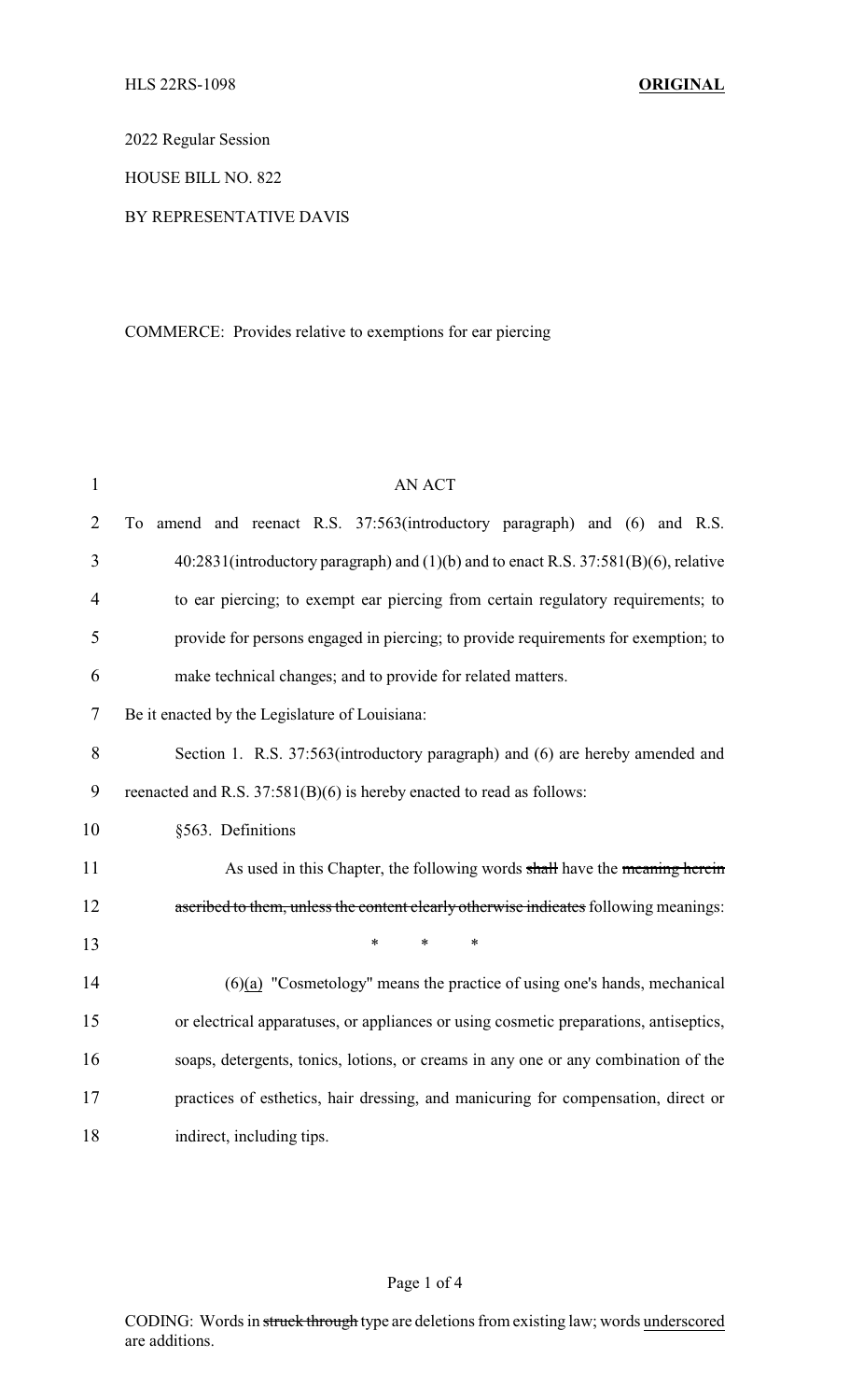| $\mathbf{1}$   | "Cosmetology" does not include ear piercing as provided for in R.S.<br>(b)               |
|----------------|------------------------------------------------------------------------------------------|
| $\overline{2}$ | $37:581(B)(6)$ .                                                                         |
| 3              | $\ast$<br>$\ast$<br>∗                                                                    |
| 4              | §581. Unlawful practice; exemptions                                                      |
| 5              | *<br>∗<br>*                                                                              |
| 6              | B. The following persons are exempt from the provisions of this Chapter                  |
| 7              | while in the proper discharge of their professional duties in a facility not licensed by |
| 8              | the board:                                                                               |
| 9              | $\ast$<br>$\ast$<br>*                                                                    |
| 10             | A cosmetologist, esthetician, qualified healthcare professional, or<br>(6)               |
| 11             | employee of a qualified healthcare professional who engages in ear piercing if both      |
| 12             | of the following are true:                                                               |
| 13             | (a) The person utilizes piercing needles that are single-use, hallow, and made           |
| 14             | of stainless steel.                                                                      |
| 15             | (b) The person complies with all manufacturer instructions for any apparatus             |
| 16             | used to pierce the ear and all applicable health and safety standards.                   |
| 17             | ∗<br>*<br>*                                                                              |
| 18             | Section 2. R.S. 40:2831(introductory paragraph) and (1)(b) are hereby amended and        |
| 19             | reenacted to read as follows:                                                            |
| 20             | §2831. Definitions                                                                       |
| 21             | As used in this Chapter, these the following terms shall have the following              |
| 22             | meanings:                                                                                |
| 23             | "Commercial body art facility" means any location, place, area, or<br>(1)                |
| 24             | business, whether permanent or temporary, which provides consumers access to             |
| 25             | personal services workers who for remuneration perform any of the following              |
| 26             | procedures:                                                                              |
| 27             | ∗<br>∗<br>*                                                                              |

# Page 2 of 4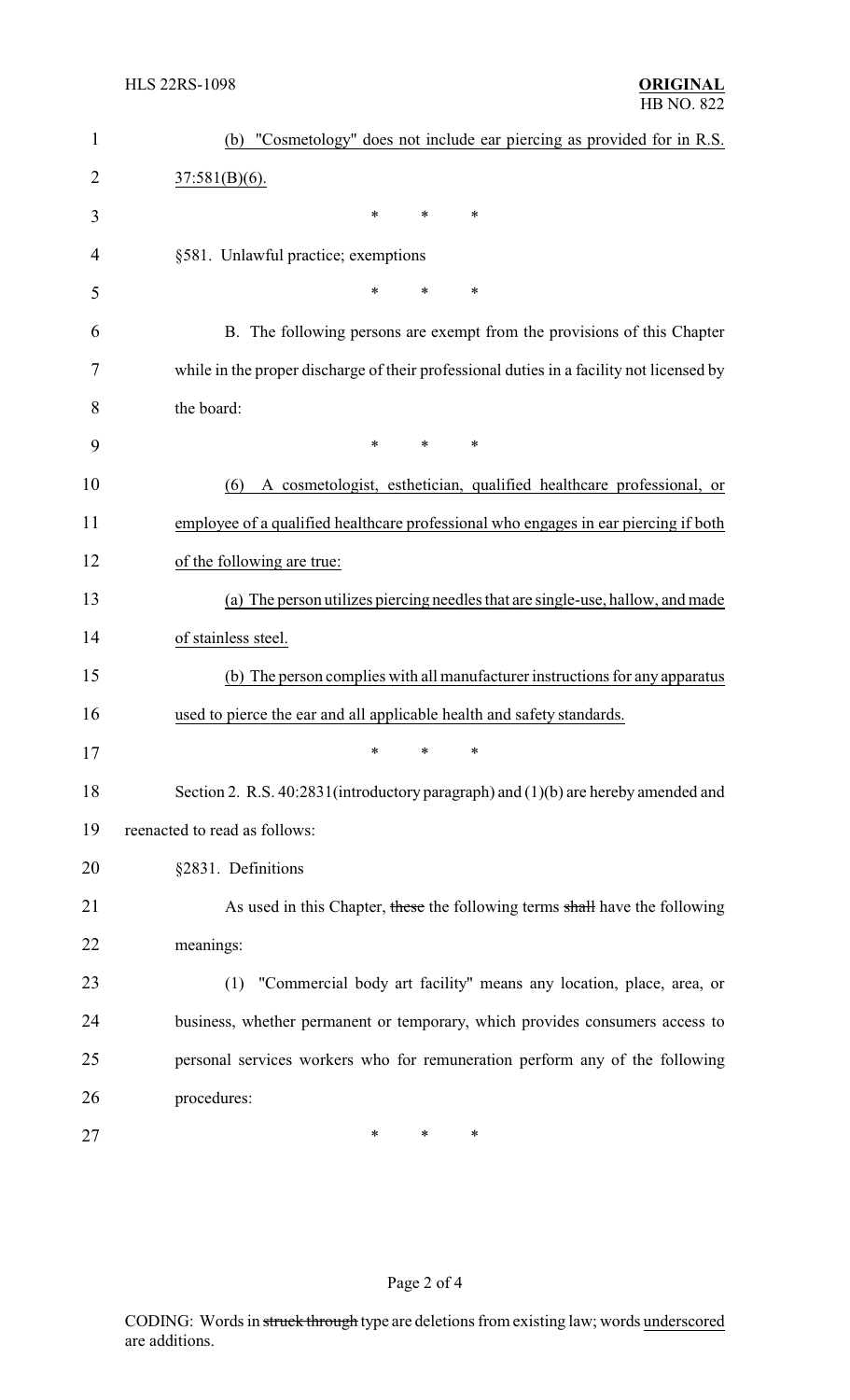| $\mathbf{1}$   | (b) Body piercing or the creation of an opening in the body of a human being            |
|----------------|-----------------------------------------------------------------------------------------|
| $\overline{2}$ | for the purpose of inserting jewelry or other decoration; but does not for the purposes |
| 3              | of this Chapter, include piercing an ear in either of the following manners:            |
| 4              | (i) with With a disposable, single-use stud or solid needle that is applied             |
| 5              | using a mechanical device to force the needle or stud through the ear, if the person    |
| 6              | complies with all manufacturer instructions for any apparatus used to pierce the ear    |
| 7              | and all applicable health and safety standards.                                         |
| 8              | By a cosmetologist, esthetician, qualified healthcare professional, or<br>(i)           |
| 9              | employee of a qualified healthcare professional if both of the following are true:      |
| 10             | The person utilizes piercing needles that are single-use, hallow, and<br>(aa)           |
| 11             | made of stainless steel.                                                                |
| 12             | The person complies with all manufacturer instructions for any<br>(bb)                  |
| 13             | apparatus used to pierce the ear and all applicable health and safety standards.        |
| 14             | $\ast$<br>$\ast$<br>∗                                                                   |

## DIGEST

The digest printed below was prepared by House Legislative Services. It constitutes no part of the legislative instrument. The keyword, one-liner, abstract, and digest do not constitute part of the law or proof or indicia of legislative intent. [R.S. 1:13(B) and 24:177(E)]

HB 822 Original 2022 Regular Session Davis

**Abstract:** Exempts ear piercing from licensure requirements if certain criteria are met.

Present law requires persons who practice cosmetology in the state to be licensed by the state board.

Proposed law retains present law, but exempts certain persons engaging in ear piercing from the licensing requirement if certain conditions are met.

The exemption in proposed law would apply to a cosmetologist, esthetician, qualified healthcare professional, or employee of a qualified healthcare professional who does both of the following:

- (1) Uses stainless steel, single-use, hallow needles to pierce the ear.
- (2) Complies with all applicable instructions of any device used in the piercing and with all health and safety standards.

Present law regulates persons who provide body modification services in this state, but carves out an exemption for persons who pierce ears using a stud gun, as long as the person complies with all instructions for use and all health and safety standards.

#### Page 3 of 4

CODING: Words in struck through type are deletions from existing law; words underscored are additions.